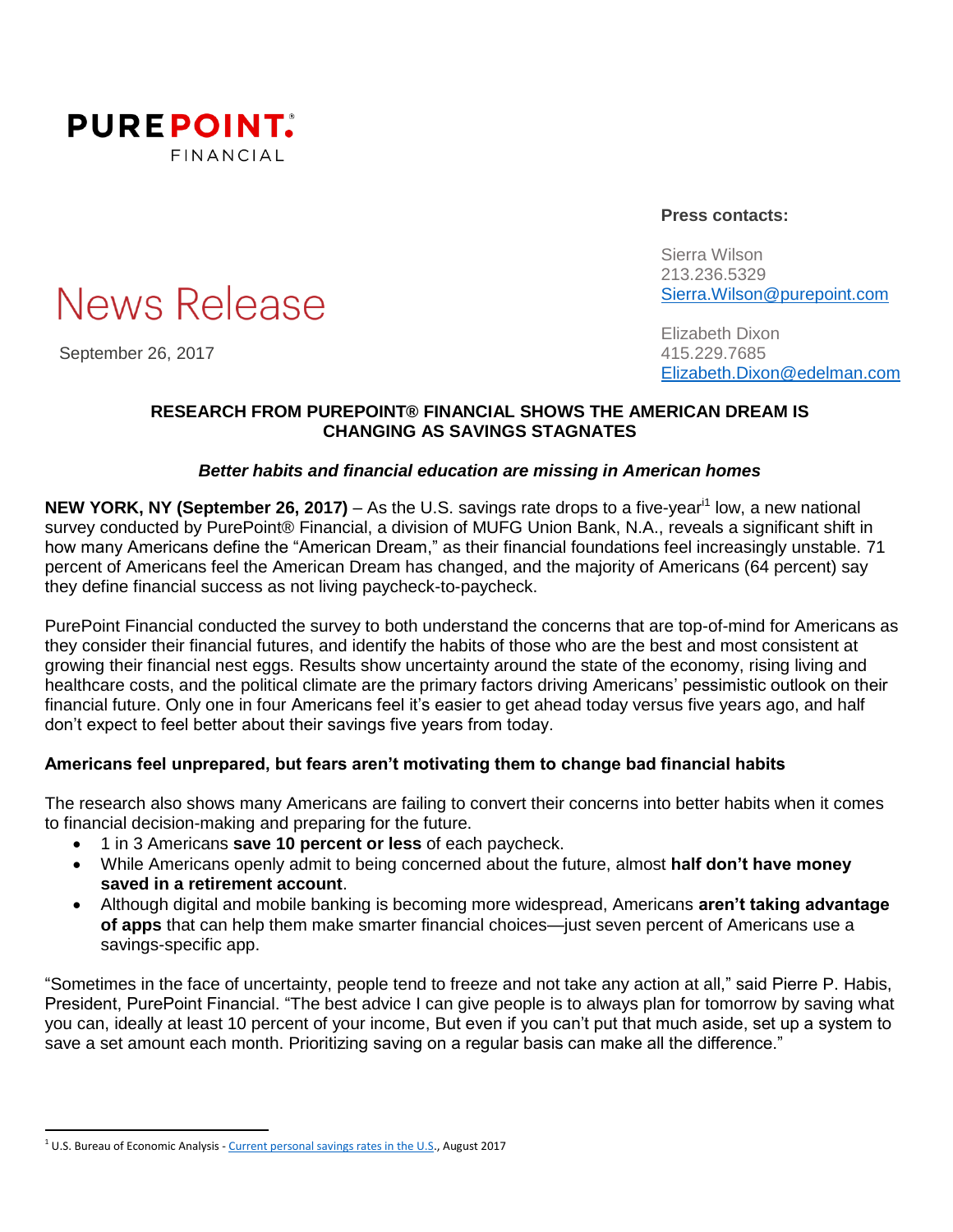

#### **Americans are more comfortable discussing religion and politics with family than finances**

The greatest point of tension across the U.S. appears when discussing finances with their families—even though they expect parents to be the primary teachers of financial education to future generations.

- While an overwhelming number of people (87 percent) say they think **parents are responsible** for teaching children about saving, only half (51 percent) of Americans say their own parents taught them financial and savings skills.
- Many Americans (42 percent) said they ultimately **rely on themselves** to learn as best they can.

#### **A group of American "super savers" have cracked the code on savings habits**

About 20 percent of Americans surveyed are "super savers" who are most likely to set aside a large portion of income regularly for savings, and demonstrate consistent habits that help them successfully save.

- Super savers are **more optimistic about the future** than other Americans
- They **make saving a routine**: 40 percent pre-determine an amount that is automatically deposited into savings from each paycheck they receive.

As part of its mission to assist Americans in increasing their savings, PurePoint Financial conducts ongoing research to understand why and how Americans save. The "State of Savings in America" research shows that Americans know savings is important to ensuring their financial futures are stable, and strong financial habits can help improve optimism and resilience through periods of economic uncertainty.

#### **About the PurePoint "State of Savings in America" Research**

The PurePoint State of Savings in America Research is an online survey of 6,001 adults (18+ years of age) in the U.S. The completed surveys collected were nationally representative. The research was commissioned by PurePoint Financial and produced by independent research firm Edelman Intelligence. The margin of error for the total sample is +/-1.27 percentage points. Data was collected July 20 – August 3, 2017 by Edelman Intelligence.

#### **About PurePoint® Financial**

PurePoint Financial is a division of MUFG Union Bank, N.A., a proud member of the Mitsubishi UFJ Financial Group (MUFG), one of the world's leading financial groups. As the next evolution in the financial services industry, PurePoint® Financial is the modern way to save – online, over the phone or in person. PurePoint offers marketleading CD and savings rates, no monthly fees and all the flexibility and convenience of online banking with 24/7 access from your computer, tablet or mobile devices. PurePoint also offers Financial Centers at select locations staffed by knowledgeable team members who are committed to delivering exceptional service.

## **About MUFG Union Bank, N.A.**

MUFG Union Bank, N.A., is a full-service bank with offices across the United States. We provide a wide spectrum of corporate, commercial and retail banking and wealth management solutions to meet the needs of customers. We also offer an extensive portfolio of value-added solutions for customers, including investment banking, personal and corporate trust, global custody, transaction banking, capital markets, and other services. With assets of \$116.7 billion, as of June 30, 2017, MUFG Union Bank has strong capital reserves, credit ratings and capital ratios relative to peer banks. MUFG Union Bank is a proud member of the Mitsubishi UFJ Financial Group (NYSE: MTU), one of the world's largest financial organizations with total assets of approximately ¥304.2 trillion (JPY) or \$2.7 trillion (USD)<sup>1</sup>, as of June 30, 2017. The corporate headquarters (principal executive office) for MUFG Americas Holdings Corporation, which is the financial holding company and